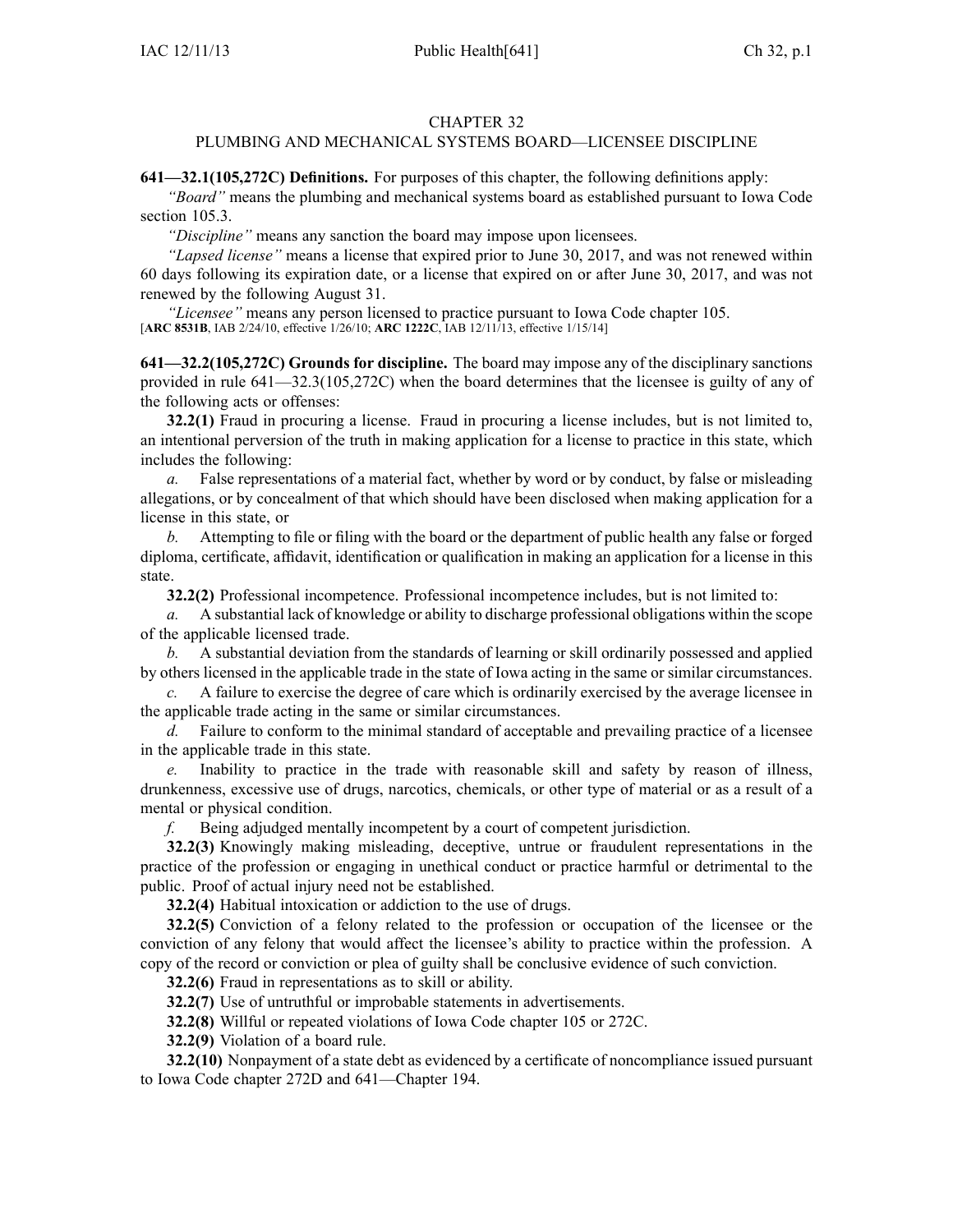**32.2(11)** Permitting another person to use the licensee's wall certificate, wallet card, or license number for any purpose.

**32.2(12)** Failure to timely submit the requested materials in response to <sup>a</sup> compliance review conducted pursuan<sup>t</sup> to 641—30.5(105).

**32.2(13)** Failure to meet the continuing education requirements for licensure.

**32.2(14)** Submission of <sup>a</sup> false repor<sup>t</sup> of continuing education.

**32.2(15)** Failure to pay any outstanding fees or costs owed to the board.

**32.2(16)** Acceptance of any fee by fraud or misrepresentation.

**32.2(17)** Negligence by the licensee in the practice of the trade. Negligence by the licensee in the practice of the trade includes <sup>a</sup> failure to exercise due care, including negligent delegation of duties or supervision of employees or other individuals, whether or not injury results; or any conduct, practice, or conditions which impair the ability to safely and skillfully practice the trade.

**32.2(18)** Violation of <sup>a</sup> law, ordinance, or regulation of this state, or <sup>a</sup> political subdivision therein, another state, or the United States, which relates to the practice of the profession.

**32.2(19)** Revocation, suspension, or other disciplinary action taken by <sup>a</sup> licensing authority of this state, another state, territory, or country; or failure by the licensee to repor<sup>t</sup> in writing to the board revocation, suspension, or other disciplinary action taken by <sup>a</sup> licensing authority within 30 days of the final action. A stay by an appellate court shall not negate this requirement; however, if such disciplinary action is overturned or reversed by <sup>a</sup> court of last resort, the repor<sup>t</sup> shall be expunged from the records of the board.

**32.2(20)** Failure of <sup>a</sup> licensee or an applicant for licensure in this state to repor<sup>t</sup> any voluntary agreements restricting the practice in the trade in another state, district, territory, or country.

**32.2(21)** Failure to notify the board of <sup>a</sup> criminal conviction within 30 days of the action, regardless of the jurisdiction where it occurred.

**32.2(22)** Failure to notify the board within 30 days after the occurrence of any judgment orsettlement of professional negligence claim or action.

**32.2(23)** Engaging in any conduct that subverts or attempts to subvert <sup>a</sup> board investigation.

**32.2(24)** Failure to comply with <sup>a</sup> subpoena issued by the board or otherwise fail to cooperate with an investigation of the board.

**32.2(25)** Failure to comply with the terms of <sup>a</sup> board order or the terms of <sup>a</sup> settlement agreemen<sup>t</sup> or consent order.

**32.2(26)** Failure to repor<sup>t</sup> another licensee to the board for any violations listed in these rules, pursuan<sup>t</sup> to Iowa Code section 272C.9.

**32.2(27)** Knowingly aiding, assisting, procuring, or advising <sup>a</sup> person to unlawfully practice <sup>a</sup> trade included in Iowa Code chapter 105.

**32.2(28)** Failure to repor<sup>t</sup> <sup>a</sup> change in name or address within 30 days after it occurs.

**32.2(29)** Representing oneself as <sup>a</sup> licensed tradesperson when one's license has been suspended or revoked or when the license is on inactive status.

**32.2(30)** Permitting another person to use the licensee's license for any purpose.

**32.2(31)** Permitting an unlicensed employee or person under the licensee's control to perform activities that require <sup>a</sup> license.

**32.2(32)** Failure to apply and obtain <sup>a</sup> permit prior to performing work, if required by the state or <sup>a</sup> political subdivision therein.

**32.2(33)** Failure to pay all inspection fees, if required by the state or <sup>a</sup> political subdivision therein. **32.2(34)** Failure to pay <sup>a</sup> permit fee, if required by the state or <sup>a</sup> political subdivision therein.

**32.2(35)** Practice outside the scope of the license, which shall include, but not be limited to:

*a.* Practicing as <sup>a</sup> journeyperson without the supervision of <sup>a</sup> master.

*b.* Practicing in <sup>a</sup> trade for which the licensee does not hold <sup>a</sup> board-issued license.

*c.* Contracting for plumbing or mechanical work in the state of Iowa without <sup>a</sup> board-issued contractor license.

**32.2(36)** Practicing on <sup>a</sup> lapsed license.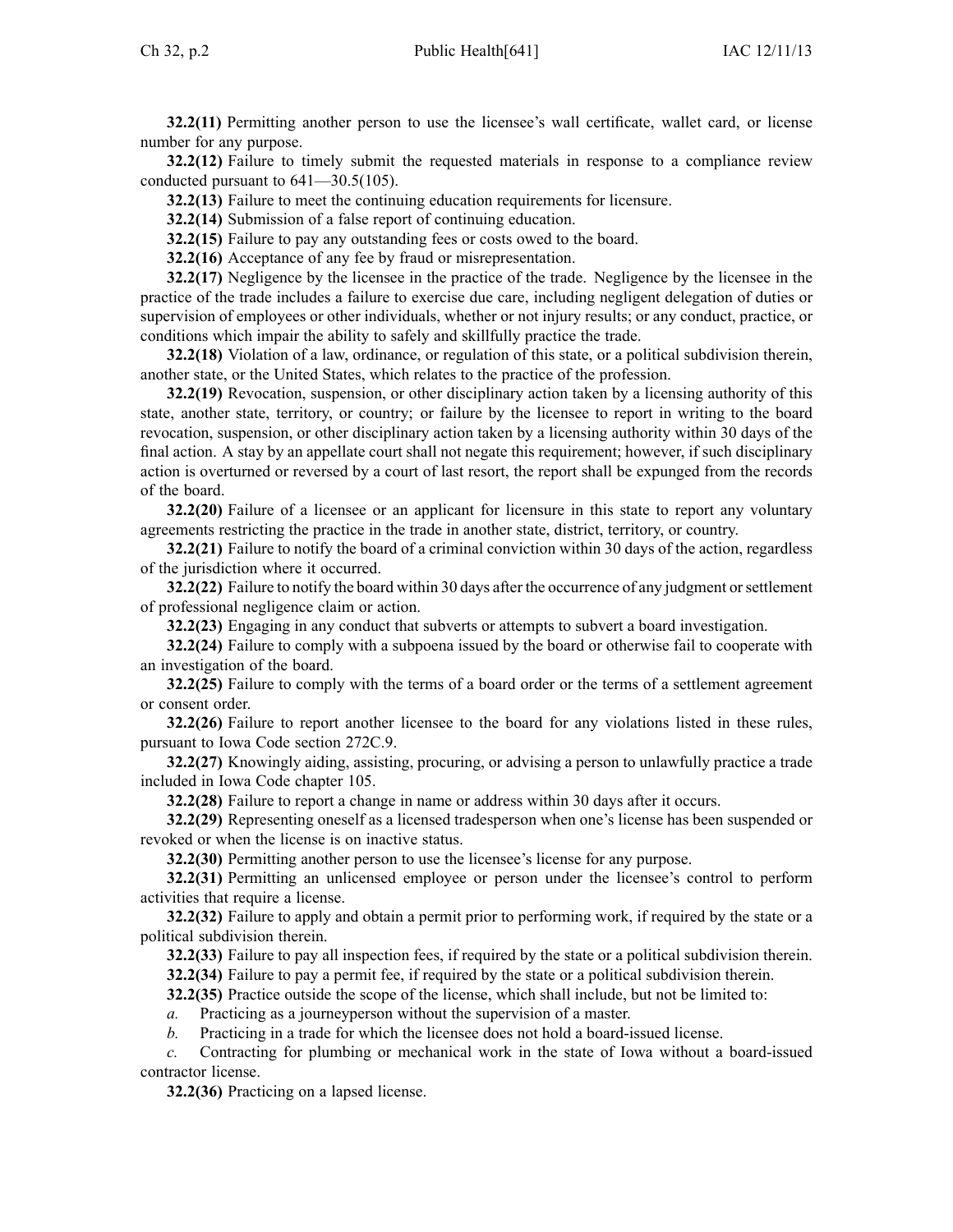**32.2(37)** Practicing as <sup>a</sup> contractor without valid bonding or insurance, as required by Iowa Code section 105.19 as amended by 2013 Iowa Acts, Senate File 427. [**ARC 8531B**, IAB 2/24/10, effective 1/26/10; **ARC 1222C**, IAB 12/11/13, effective 1/15/14]

**641—32.3(105,272C) Method of discipline.** The board has the authority to impose the following disciplinary sanctions:

1. Revocation of license.

2. Suspension of license until further order of the board or for <sup>a</sup> specific period.

3. Prohibit permanently, until further order of the board or for <sup>a</sup> specific period, the licensee's engaging in specified procedures, methods, or acts.

4. Probation.

- 5. Require additional education or training.
- 6. Require <sup>a</sup> reexamination.

7. Order <sup>a</sup> physical or mental evaluation, or order alcohol and drug screening within <sup>a</sup> time specified by the board.

8. Impose civil penalties not to exceed \$5000.

9. Issue <sup>a</sup> citation and warning.

10. Such other sanctions allowed by law as may be appropriate.

[**ARC 8531B**, IAB 2/24/10, effective 1/26/10]

**641—32.4(272C) Discretion of board.** The following factors may be considered by the board in determining the nature and severity of the disciplinary sanction to be imposed:

1. The relative serious nature of the violation as it relates to ensuring <sup>a</sup> high standard of professional care to the citizens of this state;

- 2. The facts of the particular violation;
- 3. Any extenuating facts or other countervailing considerations;
- 4. The number of prior violations or complaints;
- 5. The seriousness of prior violations or complaints;
- 6. Whether remedial action has been taken; and

7. Such other factors as may reflect upon the competency, ethical standards, and professional conduct of the licensee.

[**ARC 8531B**, IAB 2/24/10, effective 1/26/10]

**641—32.5(105) Civil penalties.** The board may impose civil penalties by order against <sup>a</sup> person who is not licensed by the board based on the unlawful practices specified in Iowa Code section 105.27(1). In addition to the procedures set forth in Iowa Code chapter 105, this chapter shall apply.

**32.5(1)** *Unlawful practices.* Practices by an unlicensed person which are subject to civil penalties include, but are not limited to:

*a.* Acts or practices by unlicensed persons which require licensure to install or repair plumbing, mechanical, HVAC, refrigeration, sheet metal, or hydronic systems under Iowa Code chapter 105.

*b.* Acts or practices by unlicensed persons which require certification to install or repair medical gas piping systems under Iowa Code chapter 105.

*c.* Engaging in the business of designing, installing, or repairing plumbing, mechanical, HVAC, refrigeration, sheet metal, or hydronic systems without employing <sup>a</sup> licensed master.

*d.* Providing plumbing, mechanical, HVAC, refrigeration, sheet metal, or hydronic systems services on <sup>a</sup> contractual basis.

*e.* Use or attempted use of <sup>a</sup> licensee's certificate or wallet card or use or attempted use of an expired, suspended, revoked, or nonexistent certificate.

*f.* Falsely impersonating <sup>a</sup> person licensed under Iowa Code chapter 105 as amended by 2013 Iowa Acts, Senate File 427.

*g.* Providing false or forged evidence of any kind to the board in obtaining or attempting to obtain <sup>a</sup> license.

*h.* Other violations of Iowa Code chapter 105.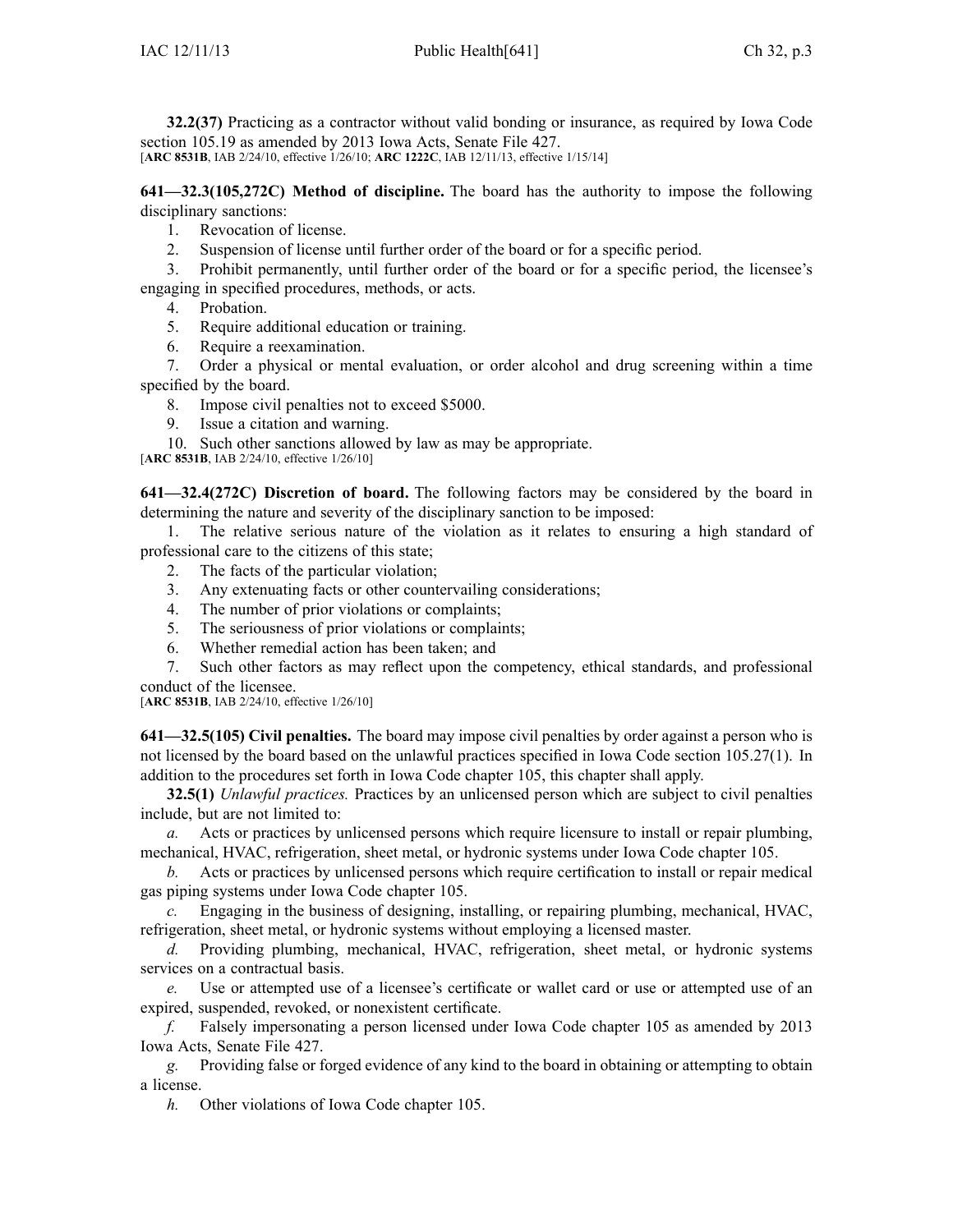*i.* Knowingly aiding or abetting an unlicensed person or establishment in any activity identified in this rule.

**32.5(2)** *Investigations.* The board is authorized by Iowa Code subsection 17A.13(1) and Iowa Code chapter 105 to conduct such investigations as are needed to determine whether grounds exist to impose civil penalties against <sup>a</sup> nonlicensee. Complaint and investigatory files concerning nonlicensees are not confidential excep<sup>t</sup> as may be provided in Iowa Code chapter 22.

**32.5(3)** *Subpoenas.* Pursuant to Iowa Code section 17A.13(1) and Iowa Code chapter 105, the board is authorized in connection with an investigation of an unlicensed person to issue subpoenas to compel persons to testify and to compel persons to produce books, papers, records and any other real evidence, whether or not privileged or confidential under law, which the board deems necessary as evidence in connection with the civil penalty proceeding or relevant to the decision of whether to initiate <sup>a</sup> civil penalty proceeding. Board procedures concerning investigative subpoenas are set forth in rule 641—34.5(105).

**32.5(4)** *Notice of intent to impose civil penalties.* The notice of the board's intent to issue an order to require compliance with Iowa Code chapter 105 and to impose <sup>a</sup> civil penalty shall be served upon the nonlicensee by restricted certified mail, return receipt requested, or by personal service in accordance with Iowa Rule of Civil Procedure 1.305. Alternatively, the nonlicensee may accept service personally or through authorized counsel. The notice shall include the following:

*a.* A statement of the legal authority and jurisdiction under which the proposed civil penalty would be imposed.

*b.* Reference to the particular sections of the statutes and rules involved.

*c.* A short, plain statement of the alleged unlawful practices.

*d.* The dollar amount of the proposed civil penalty and the nature of the intended order to require compliance with Iowa Code chapter 105.

*e.* Notice of the nonlicensee's right to <sup>a</sup> hearing and the time frame in which the hearing must be requested.

*f.* The address to which written reques<sup>t</sup> for hearing must be made.

**32.5(5)** *Requests for hearings.*

*a.* Nonlicensees must reques<sup>t</sup> <sup>a</sup> hearing within 30 days of the date the notice is received if served through restricted certified mail, or within 30 days of the date of service if service is accepted or made in accordance with Iowa Rule of Civil Procedure 1.305. A reques<sup>t</sup> for hearing must be in writing and is deemed made on the date of the nonmetered United States Postal Service postmark or the date of personal service.

*b.* If <sup>a</sup> reques<sup>t</sup> for hearing is not timely made, or if the nonlicensee waives in writing the right to hearing and agrees to pay the penalty, the board chairperson, the chairperson's designee, or the board executive may issue an order imposing the civil penalty and requiring compliance with Iowa Code chapter 105, as described in the notice. The order may be mailed by regular first-class mail or served in the same manner as the notice of intent to impose <sup>a</sup> civil penalty.

*c.* If <sup>a</sup> reques<sup>t</sup> for hearing is timely made, the board shall issue <sup>a</sup> notice of hearing and conduct <sup>a</sup> hearing in the same manner as applicable to disciplinary cases against licensees.

*d.* Subsequent to the issuance of <sup>a</sup> notice of hearing under this subrule, the settlement agreemen<sup>t</sup> provisions of 641—33.23(272C) shall apply.

*e.* The notice of intent to issue an order and the order are public records available for inspection and copying in accordance with Iowa Code chapter 22. Copies may be published. Hearings shall be open to the public.

**32.5(6)** *Factors for board consideration.* The board may consider the following when determining the amount of civil penalty to impose, if any:

- *a.* Whether the amount imposed will be <sup>a</sup> substantial economic deterrent to the violation.
- *b.* The circumstances leading to or resulting in the violation.
- *c.* The severity of the violation and the risk of harm to the public.
- *d.* The economic benefits gained by the violator as <sup>a</sup> result of noncompliance.
- *e.* The welfare or best interest of the public.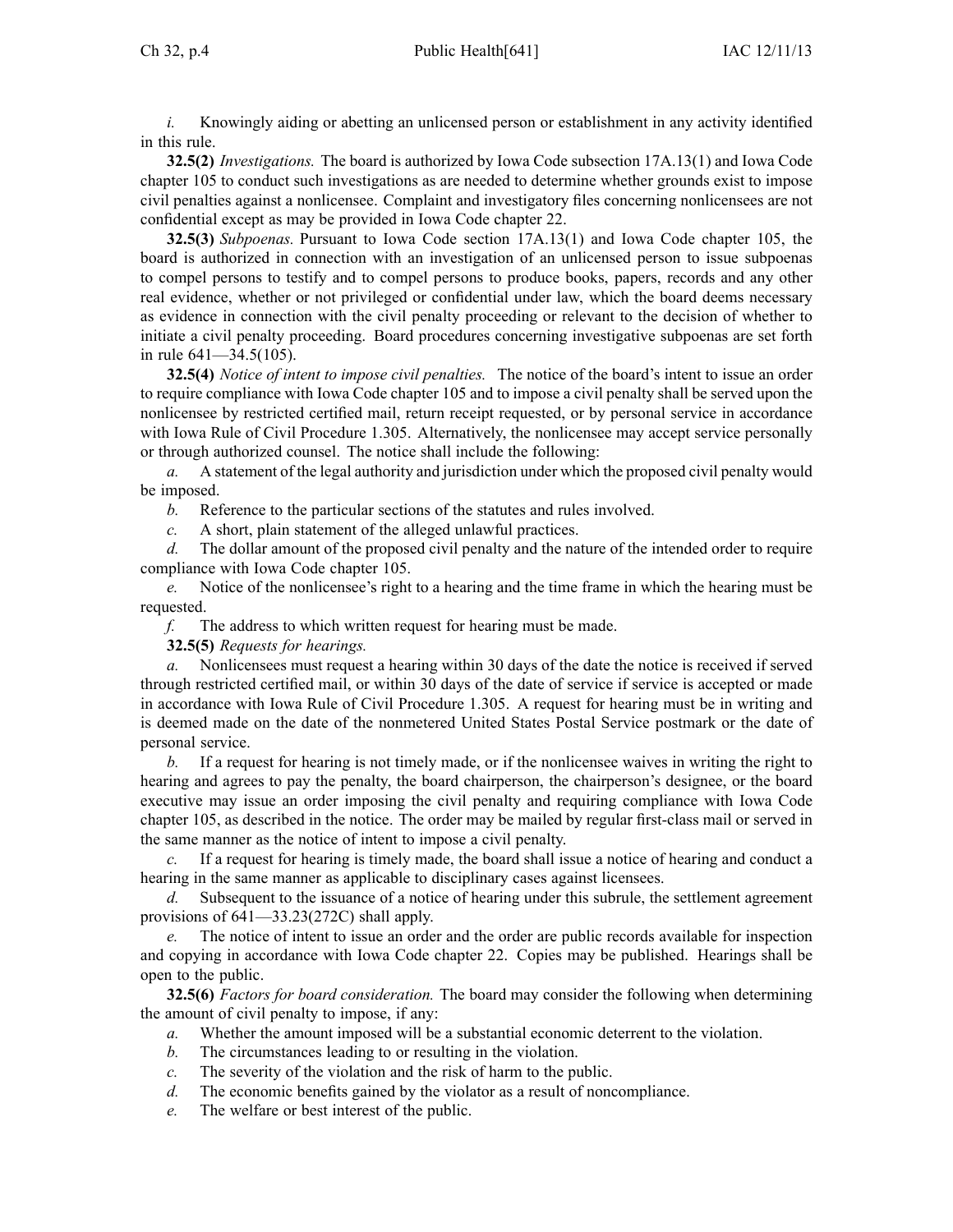**32.5(7)** *Enforcement options.* In addition, or as an alternative, to the administrative process described in these rules, the board may seek an injunction in district court, refer the matter for criminal prosecution, or enter into <sup>a</sup> consent agreement.

**32.5(8)** *Judicial review.*

*a.* A person aggrieved by the imposition of <sup>a</sup> civil penalty under this rule may seek <sup>a</sup> judicial review in accordance with Iowa Code section 17A.19.

*b.* The board shall notify the attorney general of the failure to pay <sup>a</sup> civil penalty within 30 days after entry of an order or within 10 days following final judgment in favor of the board if an order has been stayed pending appeal.

*c.* The attorney general may commence an action to recover the amount of the penalty, including reasonable attorney fees and costs.

*d.* An action to enforce an order under this rule may be joined with an action for an injunction pursuan<sup>t</sup> to Iowa Code section 105.27(4).

[**ARC 8531B**, IAB 2/24/10, effective 1/26/10; **ARC 1222C**, IAB 12/11/13, effective 1/15/14]

## **641—32.6(105,272C) Collection of delinquent civil penalties and discipline-related debts.**

**32.6(1)** The board may participate in the department of administrative services' income offset program.

**32.6(2)** Definitions. For purposes of this rule, the following definitions apply:

*"Debtor"* means any person who owes <sup>a</sup> debt to the board as <sup>a</sup> result of <sup>a</sup> proceeding in which notice and opportunity to be heard was afforded.

*"Income offset program"* means the program established in Iowa Code section 8A.504 through which the department of administrative services coordinates with state agencies to satisfy liabilities owed to those state agencies.

*"Notification of offset"* means receipt of actual notice by the board from the department of administrative services that the debtor is entitled to <sup>a</sup> paymen<sup>t</sup> that qualifies for offset.

*"Preoffset notice"* means the notice required by 32.6(5)*"a."*

**32.6(3)** The board office may provide the department of administrative services <sup>a</sup> liability file.

*a.* With respec<sup>t</sup> to each individual debtor, the liability file shall contain the following:

(1) Information relevant to the identification of the debtor, as required by the department of administrative services and including the debtor's name and social security number or federal identification number,

(2) The amount of liability, and

(3) A written statement declaring the debt to have occurred.

*b.* The board office shall certify the liability file at least semiannually, as required by the department of administrative services.

*c.* The board office shall update the liability file:

(1) When necessary to reflect new debtors, and

(2) When the status of <sup>a</sup> debt changes due to paymen<sup>t</sup> of the debt, invalidation of the liability, alternate paymen<sup>t</sup> arrangements with the debtor, bankruptcy, or other factors.

**32.6(4)** Due diligence.

*a.* Before submitting debtor information to the outstanding liability file, the board office shall make <sup>a</sup> good faith attempt to collect from the debtor. Such attempt shall include at least all of the following:

(1) A telephone call requesting payment.

(2) An initial letter to the debtor's last discernible address requesting paymen<sup>t</sup> within 15 days.

(3) A second letter to the debtor's last discernible address requesting paymen<sup>t</sup> within 10 days.

*b.* The board office shall document due diligence and retain such documentation.

**32.6(5)** Notification of offset. Within 10 calendar days of receiving notification from the department of administrative services that the debtor is entitled to <sup>a</sup> payment, the board office shall:

Send a preoffset notice to the debtor. The preoffset notice shall inform the debtor of the amount the department intends to claim, and shall include all of the following information:

(1) The board's right to the paymen<sup>t</sup> in question.